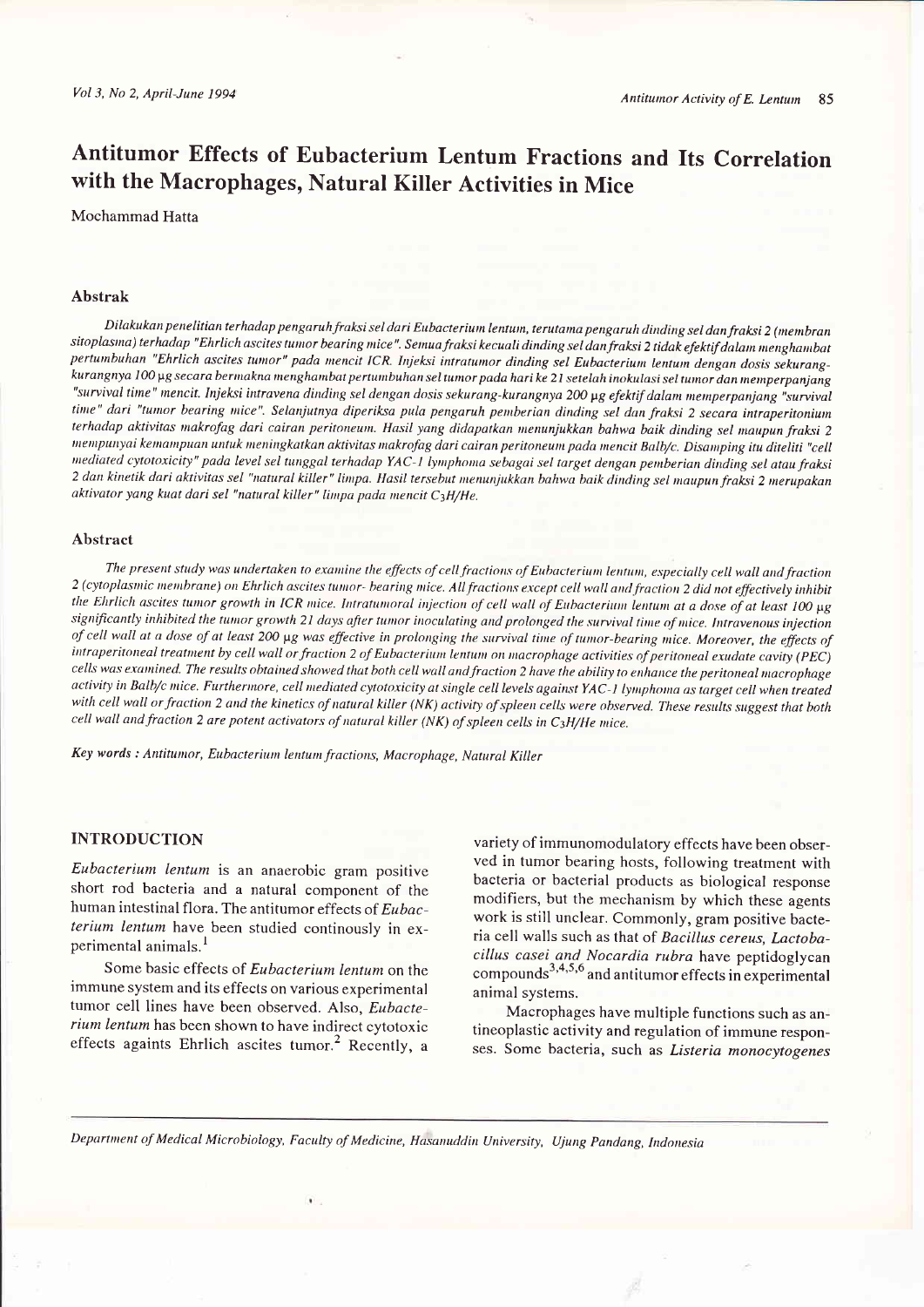#### 86 Hatta

and Mycobacterium tuberculosis have been shown to increase macrophage activity by in vivo treatment.<sup>7,8</sup>

Amongst the known cellullar effector mechanisms, natural killer (NK) cells mediated by large granular lymphocytes are thought to represent the first line of defence against cancer. $9$  The ability of some bacteria such as Streptococcus pyogenes, Lactobacil-Ius casei, Mycobacterium tuberculosis, Bordetella pertusis, Nocardia rubra, Corynebacterium parvum and Propionebacterium acnes to augment NK cells, and induce various cytokines both in human and experimental animals has been reported.<sup>10,11,12,13,14,15,16</sup>

# MATERIALS AND METHODS

Animals.Inbred male ICR mice, C3H/He mice, Balb/c mice,5 to 8 weeks old were purchased from Japan SLC Inc., Hamamatsu, Japan,

Tumor cell lines. The Ehrlich ascites tumor syngeneic to ICR mice were used for in vivo experiments. YAC-1 lymphoma, P-815 mastocytoma, EL-4 lymphoma used as target cells were maintained on continous in vitro culture in RPMI-1640 supplemented with  $10\%$  FCS, 100 U pencillin/ml, 100 g/ml streptomycin and 2 mM L-glutamine.

Preparation of Eubacterium lentum fractions. Eubacterium lentum (TYH-I1) was obtained in our laboratory from normal human intestinal flora. The bacteria were grown in GAM broth medium (Nissui Co., Ltd.) overnight at  $37^{\circ}$ C under anaerobic condition. The cells collected by centrifugation at 8000 g for 30 minutes at  $4^{\circ}$ C were washed three times with sterile distilled water. The cells were suspended in distilled water and lyophilized.

Two g lyophilized Eubacterium lentum whole bodies were suspended in 100 ml distilled water, dispersed in a sonicator for 15 minutes and disrupted in Homogenizer cells (Siber Kikai K.K., Japan) at 900 bar pressure.

The process was judged complete when more than 80% of non fragmented bacteria were seen in smears stained by the Gram method. The disruption product was centrifuged at 3000 g for 30 minutes to provide a supernatant. The sediment was suspended with distilled water and lyophilized to provide fraction I containing Eubacterium lentum whole body impurities, Then the supernatant was centrifuged at 20000 g for I hour to remove a sediment of "crude cell wall" and the supernatant was fraction 2, containing cytoplasmic membrane.<sup>5</sup> "Crude cell wall" was treated by the method of Azuma,  $I^{17}$ 

Briefly, 3 g of "crude cell wall" was suspended in 400 ml 0.07 M phosphate buffer (pH. 7.8) containing lO% eachof trypsin and chymotrypsin. The suspension was gently stirred at room temperature for 24 hours and then centrifuged at 20000 g for I hour. The trypsin and chymotrypsin treatment was repeated and the supernatants provided fraction 3 and 4 containing the cell wall impurities and teichoic acid, respectively. The sediment was then suspended in 0.01 M Tris HCI-buffer (p,H 7.2) containing lO% pronase. After gentle agitation for 24 hours at room temperature, the suspension was centrifuged at 20000 g for 1 hour. This pronase treatment was repeated and supernatants were fraction 5 and 6 containing free lipids. The sediments were washed with Tris HCI buffer, O.85% NaCl in water, distilled water respectively and lyophilized to provide "pure cell wall" (cell wall fraction).

Antitumor activity in vivo. Ehrlich ascites tumor cells were suspended in RPMI-1640 supplemented with 10% FCS and inoculated at  $10^5$  cells/animal intraperitoneal (i.p.) or  $10^6$  cells/animal subcutaneous (s.c.). Each fraction was injected intraperitoneally, intratumorally or intravenously for 7 days.

Survival mice were followed for 42 days for the intraperitoneal inoculation (ascites form) and 100 days for the subcutaneous inoculation (solid form) of Ehrlich ascites tumor.

Mean survival time was calculated using following formula :

MST ( $% T/C$ ) = mean survival days of treated group/ control group x 100.

Tumor weight was calculated using following formula: Tumor weight (mg) = {major axis x (minor axis)<sup>2</sup>}/2.

Preparation of macrophages cytostasis assay. Balb/c mice were injected intraperitoneally with pure cell wall or fraction 2 for 7 days and peritoneal exudate cavity (PEC) cells were obtained on day 14. The PEC cells were collected by washing the peritoneal cavity of mice with 2.5 ml Hank's balance salt solution (HBSS) and centrifuged at 800 g for l0 minutes. The PEC suspension was incubated in a plastic dishes at 37"C for 90 minutes and plastic adherent cells were used as effector cells. Suspension of effector cells were added to triplicate wells to give effector target ratio 10 : I or 5 : l. The macrophages cytostasis assay was performed in 96 well microtiter using  $5^{1}$ Cr prelabeled target. The assay plates were incubated 20 hours at  $37^{\circ}$ C in a humidified CO<sub>2</sub> incubation. After incubation, the percentage of specific  $5<sup>1</sup>Cr$  release was calculated using a gamma counter.

Preparation of cytotoxic assay.  $C_3H/He$  mice were injected with pure cell wall or fraction 2 and spleens were aseptically removed, and single cell suspension were prepared in RPMI-1640 supplemented with  $10\%$  FCS. 100  $\mu$ g/ml penicillin G, and 100  $\mu$ g/ml streptomycin. Splenic mononuclear cells were treated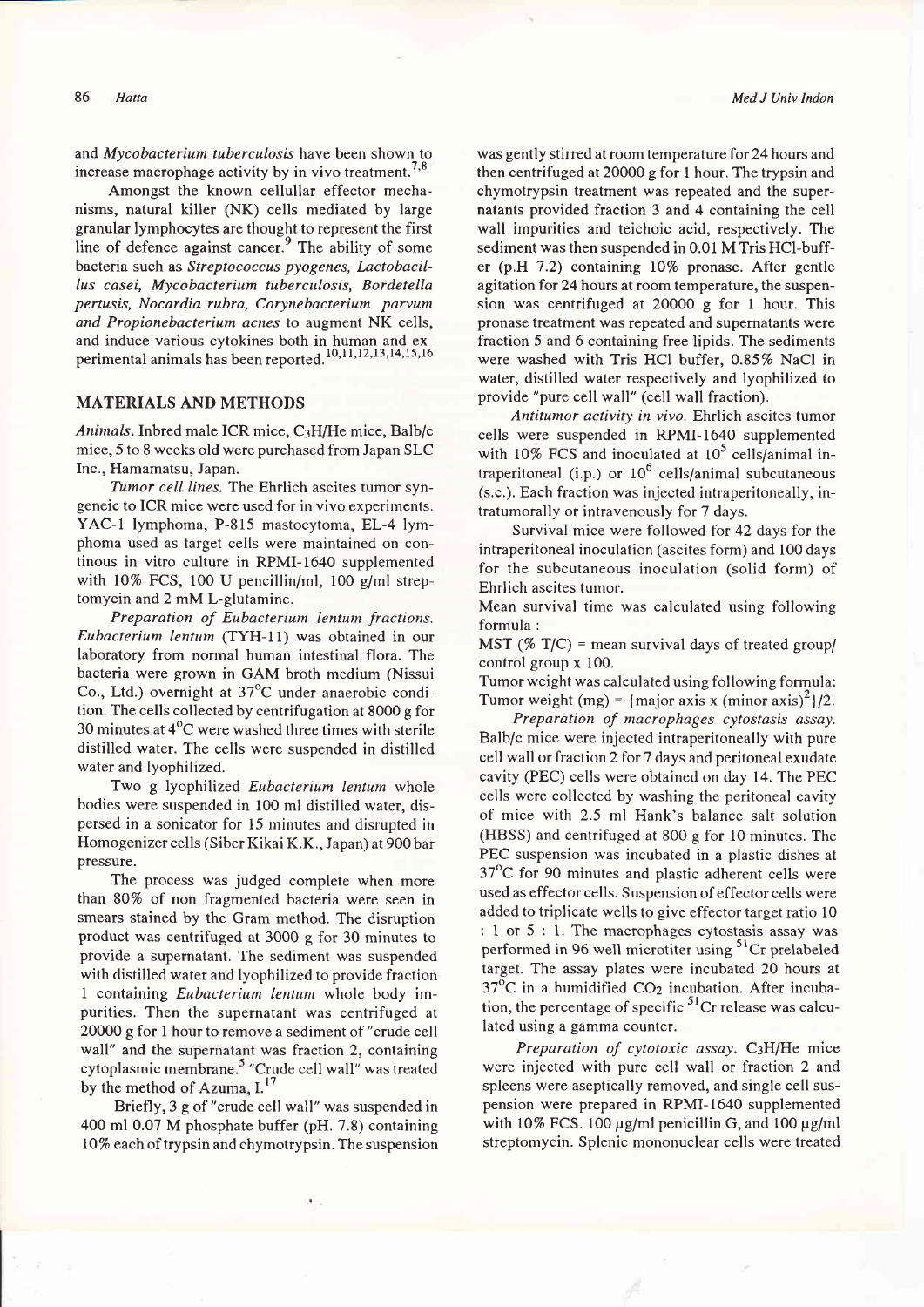with KAC-2 to remove monocytes/macrophages. The mononuclear cells were obtained after centrifugation on Ficoll-Hypaque gradients (density  $= 1.007$ ) at 3000 rpm for 30 minutes, and cells were collected, washed and used as effector cells.

Cytotoxicity was measured in standard 4h  $51$ Cr release microcytotoxicity assay using 96-well round bottomed microplates (Costar, Cambride, MA). YAC-1 (2 x  $10^5$  cells/well) as target cells were labeled by incubation with 100 uCi Na<sub>2</sub>  $51$  C<sub>r</sub>O<sub>4</sub> for 1 hour at  $37^{\circ}$ C in a shaking water bath. After incubation, the cells were washed three times with HBSS to remove unbound radio label. Suspension of effector cells was added to triplicate wells to give an effector target ratio of 50 : I or 25: 1. After an additional incubation at  $37^{\circ}$ C for 4 hours, each well was counted in a gamma counter to determine experimental release (ER). Spontaneous release (SR) was obtained from wells receiving target cells and medium only, and total release  $(TR)$  was obtained from wells receiving 1% Triton x-100.

The percentage of cytotoxicity was calculated by following formula :

% of cytotoxicity =  $({\rm ER}) - ({\rm SR})$ ]/ $({\rm TR}) - ({\rm SR})$ ] x 100.

## RESULTS

Effects of intraperitoneal (i.p.) injection of Eubacterium lentum fractions on ascites form of Ehrlich ascites tumor.

To determine antitumor effects of Eubacterium lentum fractions, ICR mice were inoculated intraperitoneally with  $10^5$  cells/mice of ascites form of Ehtlich ascites tumor and injected i.p. with Eubacterium lentum or Eubacterium lentum fractions for <sup>7</sup> days (table 1). All control animals died of progressive tumor growth in the peritoneal cavity on day 17 after tumor inoculation. Mean survival time of the Eubacterium lentum group, the fraction 2 group and the cell wall fraction group (26,22 and 22 days respectively), were all longer than that of the control group. No significant antitumor effects were shown by the other fraction groups.

## Effects of intratumoral (i.t). injection of Eubacterium Ientum fractions on solid form of Ehrlich ascites tumor.

The i.t. treatment with Eubacterium lentum, fraction 2 and cell wall fraction slightly prolonged the survival time and significantly suppressed the tumor weight on day 2l as compared to the control group (table 2). The mean tumor weight ( $\%T/C$ ) of these three groups were 31.2%,25.2% and 27.67o respectively. In contrast no antitumor activities were observed in the other fraction groups.

Table l. Effects of intraperitoneal injection of Eubacterium lentum fractions on Ehrlich ascites tumor

| Treatment <sup>a)</sup>                       | $MST^{b}$                    | % survival |  |
|-----------------------------------------------|------------------------------|------------|--|
| control (untreated)                           | $17.3 \pm 0.8$               | 100        |  |
| Eubacterium lentum <sup>c)</sup>              | $26.7 \pm 2.8$               | 154        |  |
| fraction $1(216 \mu g)^{d}$                   | $15.8 \pm 3.1$               | 91         |  |
| $2(1080 \mu g)$                               | $22.2 \pm 0.9$ <sup>**</sup> | 128        |  |
| $3(1833 \mu g)$                               | $18.5 \pm 1.8$               | 128        |  |
| $4(1578 \text{ µg})$                          | $20.8 + 2.8$                 | 121        |  |
| $5(819 \mu g)$                                | $18.6 \pm 1.5$               | 108        |  |
|                                               | $20.6 \pm 2.8$               | 119        |  |
| $6(780 \mu g)$<br>cell wall $(300 \mu g)^{e}$ | $22.0 \pm 1.7$               | 125        |  |

a) Ehrlich ascites tumor cells  $(10^5 \text{ cells/mouse})$  inoculated into ICR mice (10 mice/group) intraperitoneally (i.p.) on day O.

b) mean survival time (days) indicates the mean  $\pm$  standard deviation.

c) Eubacterium lentum  $(10^7 \text{ cells/mouse})$  injected i.p. for 7 days.

d) Each fraction injected i.p. for 7 days.

e) pure cell wall injected i.p. for 7 days.

Statistical significance of difference from untreated control<br>\*  $p < 0.01$  \*\* p < 0.05.

Table 2. Effects of intratumoral injection of Eubacterium lentum fractions on Ehrlich ascites tumor.

| Treatment <sup>a)</sup>                        | <b>MST</b><br>$(\%T/C)^{b)}$ | no.survival mice<br>no.tested mice<br>() cured mice | tumor weight<br>on day $21(g)$<br>$(\%T/C)^c$ |
|------------------------------------------------|------------------------------|-----------------------------------------------------|-----------------------------------------------|
| control (untreated)                            | 100                          | 0/10                                                | 100                                           |
| Eubacterium lentum <sup>d)</sup>               | 147.2                        | 1/10(1)                                             | $31.2$ <sup>*</sup>                           |
| fraction $1 (216 \mu g)^e$                     | 106.7                        | 0/10                                                | 76.6                                          |
| $2(1080 \mu g)$                                | 122.5                        | 2/10(2)                                             | $25.2$ <sup>*</sup>                           |
| $3(1833 \mu g)$                                | 127                          | 0/10                                                | 75.4                                          |
| $4(1578 \text{ µg})$                           | 110.1                        | 0/10                                                | 124.9                                         |
| $5(819 \mu g)$                                 | 116.9                        | 0/10                                                | 104.7                                         |
|                                                | 100                          | 0/10                                                | 96.4                                          |
| 6 (780 μg)<br>cell wall (300 μg) <sup>1)</sup> | 112.4                        | 2/10(1)                                             | 27.6                                          |

a) Ehrlich ascites tumor cells  $(10^6 \text{ cells/mouse})$  inoculated into ICR mice (10 mice/group) subcutaneously (s.c.) on day O.

b) survival time ( $\%$ T/C) indicates the mean tested/control group x 100.

c) tumor weight  $(\%T/C)$  indicates the mean tested/control group  $x$  100.

d) Eubacterium lentum (10<sup>7</sup> cells/mouse) injected intratumorally (i.t) for 7 days.

e) Each fraction injected i.t. for 7 days.

f) pure cell wall injected i.t. for 7 days.

Statistical significance of difference from untreated control  $*$  p < 0.01.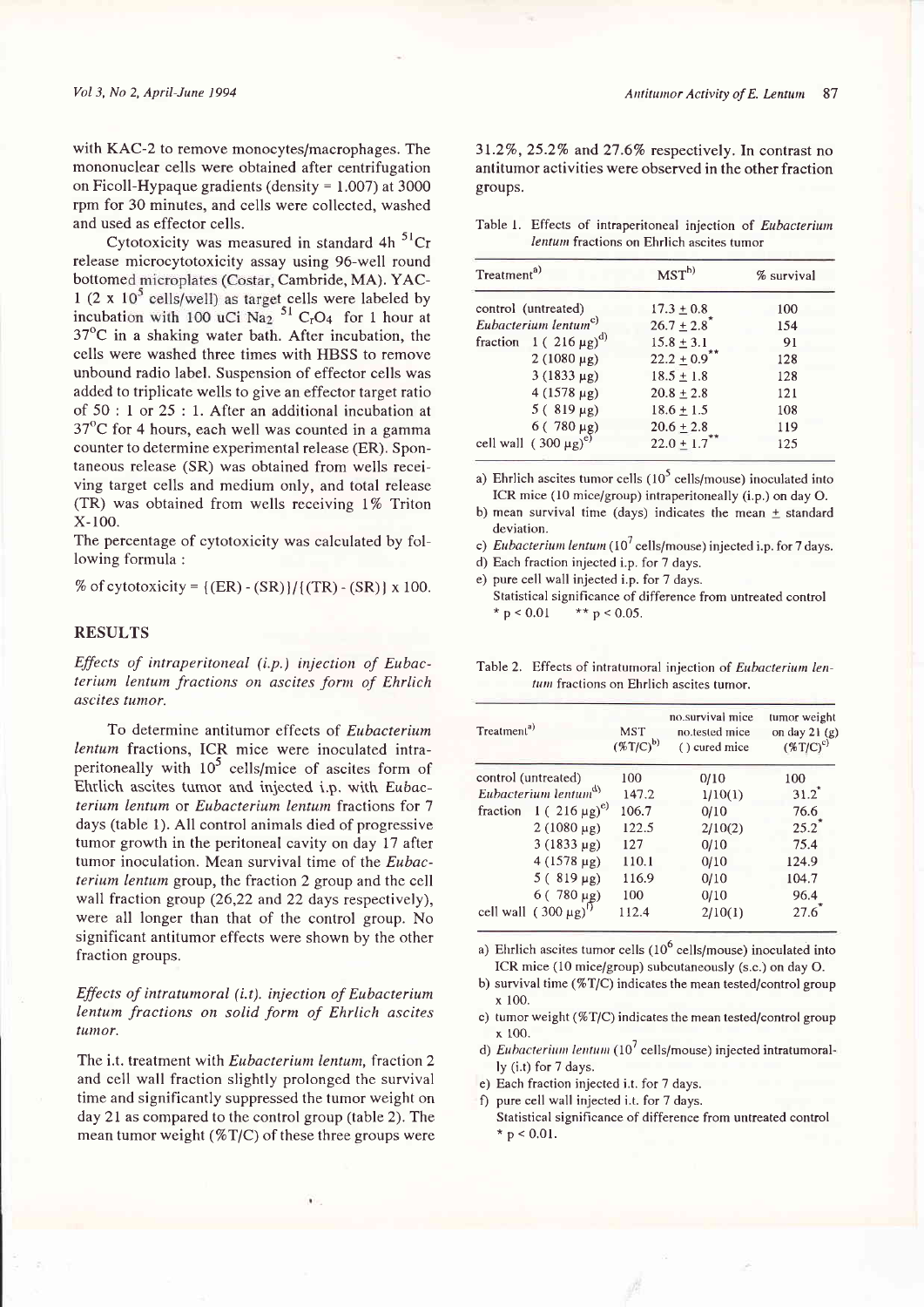## Effects of intravenous  $(i.v.)$  injection of Eubacterium lentum fractions on solid form of Ehrlich ascites tumor.

After multiple treatments with Eubacterium lentum, fraction 2 and cell wall, the tumor weights on day 21 were significantly lower than that of the control group (table 3). The mean tumor weight  $(\% T/C)$  of these three groups were  $16.4\%$ ,  $31.7\%$  and  $47.1\%$  respectively. The survival times of mice receiving *Eubac*terium lentum, fraction 2 and cell wall were slightly prolonged. In the other fractions no antitumor effects were seen.

Table 3. Effects of intravenous injection of Eubacterium lentum fractions on Ehrlich ascites tumor.

| Treatment <sup>a)</sup> |                                               | <b>MST</b><br>$(*T/C)^{b)}$ | no.survival mice/<br>no.tested mice<br>() cured mice | tumor weight<br>on day $21(g)$<br>$(\%T/C)^c$ |
|-------------------------|-----------------------------------------------|-----------------------------|------------------------------------------------------|-----------------------------------------------|
|                         | control (untreated)                           | 100                         | 0/10                                                 | 100                                           |
|                         | Eubacterium lentum <sup>d)</sup>              | 130.3                       | 3/10(3)                                              | 16.4                                          |
|                         | fraction $1(216 \mu g)^e$                     | 108.9                       | 0/9                                                  | 93.3                                          |
|                         | $2(1080 \mu g)$                               | 128                         | 2/10                                                 | $31.7*$                                       |
|                         | $3(1833 \mu g)$                               | 85.7                        | 0/10                                                 | 164.6                                         |
|                         | $4(1578 \text{ µg})$                          | 93.8                        | 0/10                                                 | 106.5                                         |
|                         | $5(819 \mu g)$                                | 98.1                        | 0/10                                                 | 88.5                                          |
|                         |                                               | 83.9                        | 0/10                                                 | 104.7                                         |
|                         | $6(780 \mu g)$<br>cell wall $(300 \mu g)^{1}$ | $195.5^{\circ}$             | 2/10                                                 | 47.1                                          |

a) Ehrlich ascites tumor cells  $(10^6 \text{ cells/mouse})$  inoculated into ICR mice subcutaneously (s.c.) on day O.

- b) survival time (% $T/C$ ) indicates the mean tested/control group x 100.
- c) tumor weight (%T/C) indicates the mean tested/control group  $x$  100.
- d) *Eubacterium lentum*  $(10^7 \text{ cells/mouse})$  injected intravenously (i.v) for 7 days.
- e) Each fraction injected i.v. for 7 days.
- f) pure cell wall injected i.v. for 7 days.
	- Statistical significance of difference from untreated control \*  $p < 0.01$ .

# Effects of local injection of various doses of cell wall on tumor growth

Various doses (50  $\mu$ g to 1000  $\mu$ g) of cell wall fractions were examined for the effects of their intratumoral (i.t.) injection on tumor growth (table 4). Doses of 100  $\mu$ g to 1000 µg significantly inhibited the tumor growth on day 21. Mice treated with a dose of  $1000 \mu g$  cell wall caused clear inhibition of tumor growth and prolonged the survival time of tumor-bearing mice (two fold in comparison with the control group); there was a complete cure in 2 of 9 tested mice.

Table 4. Effects of intratumoral injection of various doses of pure cell wall on Ehrlich ascites tumor

| Treatment <sup>a)</sup>       | <b>MST</b><br>$(*T/C)^{b)}$              | no.survival mice/<br>no.tested mice<br>() cured mice | tumor weight<br>on day $21(g)$<br>$(\%T/C)^c$ |
|-------------------------------|------------------------------------------|------------------------------------------------------|-----------------------------------------------|
| control (untreated)           | 100                                      | 0/10                                                 | 100                                           |
| $(50 \mu g)^{d}$<br>cell wall | 130.6                                    | 0/10                                                 | 45.3                                          |
| $100 \mu g$ )                 | $162***$                                 | 1/10                                                 | 34.0                                          |
| $200 \mu g$ )                 | 212.5                                    | 3/8(1)                                               | $32.5$ **                                     |
| $300 \mu g$ )                 | 169.4                                    | 0/10                                                 | 35.8                                          |
| $500 \mu g$ )                 | $197.2$ <sup>*</sup>                     | 2/10(1)                                              | 18.4                                          |
| $800 \mu g$ )                 | $213.9$ <sup><math>^{\circ}</math></sup> | 0/10                                                 | 19.8                                          |
| $(1000 \,\mu g)$              | $222.2$ <sup>*</sup>                     | 2/9(2)                                               | 15.9                                          |

a) Ehrlich ascites tumor cells  $(10^6 \text{ cells/mouse})$  inoculated into ICR mice subcutaneously (s.c.) on day O.

b) survival time  $(\%T/C)$  indicates the mean tested/control group x 100.

- c) tumor weight (%T/C) indicates the mean tested/control group  $x 100$
- d) various doses of pure cell wall injected intratumorally (i.t.) for 7 days.
	- Statistical significance of difference from untreated control \*  $p < 0.01$  \*\*  $p < 0.05$ .

## Effects of systemic injection of various doses of cell wall on tumor growth

Cell wall i.v. injected at a dose of at least  $200 \mu g$ significantly inhibited the tumor growth on day 21 and prolonged the survival time (table 5). Cell wall at the doses of 200 µg and 500 µg completely cured 1 of 11 tested mice and 3 of 7 tested mice respectively.

Table 5. Effects of intravenous injection of various doses of pure cell wall on Ehrlich ascites tumor.

| Treatment <sup>a)</sup>   | <b>MST</b><br>$(*T/C)^{b}$ | no.survival mice/<br>no.tested mice<br>() cured mice | tumor weight<br>on day $21(g)$<br>$(\%T/C)^c$ |
|---------------------------|----------------------------|------------------------------------------------------|-----------------------------------------------|
| control (untreated)       | 100                        | 0/10                                                 | 100                                           |
| cell wall<br>$(50 \mu g)$ | 73.8                       | 0/10                                                 | 128.7                                         |
| $(100 \mu g)$             | 87.3                       | 0/10                                                 | 104.1                                         |
| $(200 \mu g)$             | $173$ <sup>**</sup>        | 1/11(1)                                              | 77.4                                          |
| $(300 \mu g)$             | $195.5^*$                  | 2/10                                                 | $47.1$ <sup>*</sup>                           |
| $(500 \,\mu g)$           | $229.2$ <sup>*</sup>       | 3/7(3)                                               | $38.8^{\circ}$                                |

a) Ehrlich ascites tumor cells (10<sup>6</sup> cells/mouse) inoculated into ICR mice subcutaneously (s.c.) on day O.

b) survival time ( $\%$ T/C) indicates the mean tested/control group x 100.

c) turnor weight (%T/C) indicates the mean tested/control group x 100.

d) various doses of pure cell wall injected intravenously (i.v.) for 7 days. Statistical significance of difference from untreated control \*  $p < 0.01$  \*\*  $p < 0.05$ .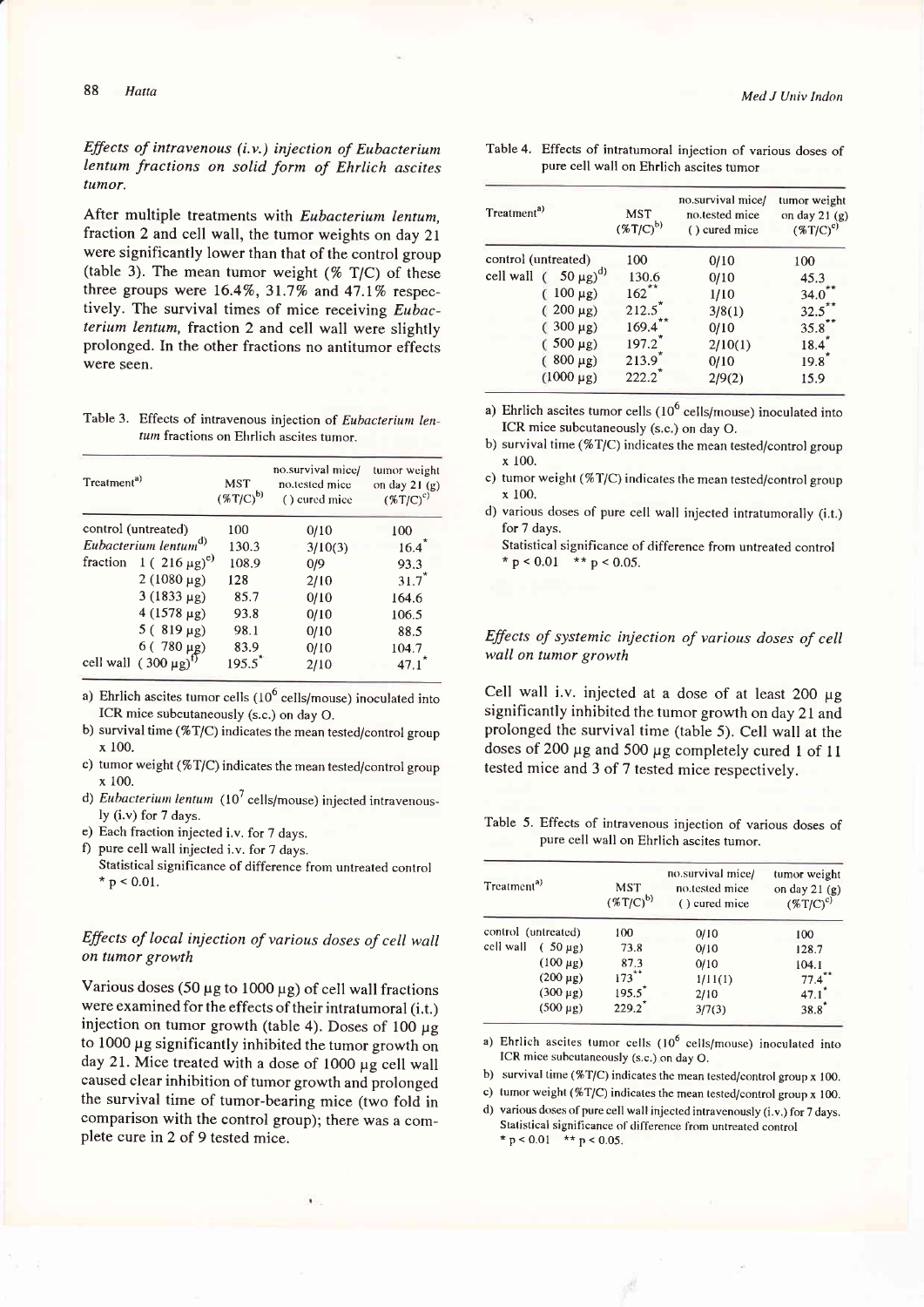The ability of cell wall and fraction 2 to augment macrophage activity was also assessed on day 14 after the initiation of cell wall and fraction 2 of Eubacterium lentum treatment, using P-815 mastocytoma and EL-4 lymphoma target cells by  ${}^{51}Cr$  release assay (table 6). Percentage of cytotoxicity of PEC cells from mice treated with cell wall against P-815 and EL-4 target cells as  $E/T$  ratio of 10 : 1 was 17.0% and 16.3% respectively ( $p < 0.01$ ). and with fraction 2 treatment 22.3% and 15.8%. Percentage cytotoxicity of PEC cells from mice treated with cell wall and fraction 2 at E/T ratio of  $10:1$  was  $17.0\%$  and  $15.8\%$ . Percentage cytotoxicity of PEC cells from mice treated with cell wall and fraction 2 at  $E/T$  ratio of 5 : 1 was also significantly increased both against P-815 and EL-4 target cells compared with the untrated control group  $(p < 0.05)$ . These results demonstrate that both intraperitoneal injection of cell wall and fraction 2 of Eubacterium lentum have the ability to augment the macrophages tumoricidal activity of peritoneal exudate cavity (PEC) cells in Balb/C mice.

Table 6. Macrophage activity of peritoneal exudate cavity (PEC) cells following treatment with cell wall and fraction 2 of Eubacterium lentum.

| Group <sup>a)</sup> treatment                                                     |                                             | cytostasis activity <sup>b)</sup> |                               |                     |  |
|-----------------------------------------------------------------------------------|---------------------------------------------|-----------------------------------|-------------------------------|---------------------|--|
|                                                                                   |                                             | $P-815^{c}$                       |                               | EL-4.               |  |
|                                                                                   | $10:1^{d}$                                  | 5:1                               | 10:1                          | 5:1                 |  |
| 1 control (untreated)<br>2 cell wall $(300 \mu g)$<br>3 fraction 2 (1080 $\mu$ g) | $4.5^\circ$<br>$17.0^{*}$<br>$22.3^{\circ}$ | 9.8<br>$15.2$ **<br>$***$<br>16.6 | 4.6<br>16.3<br>$15.8^{\circ}$ | 5.9<br>10.5<br>13.8 |  |

a) Balb/c mice (5 mice/group) injected intraperitoneally with cell wall or fraction 2 for 7 days.

b) percentage of cytostasis activity measured by the  $51$  Cr release assay.

c) PEC cells collected on day 14 and cultured with target P-815 mastocytoma or EL-4 lymphoma for 20 hours.

- d) effector : target ratio.
- e) mean of triplicate culture.
	- Statistical significance of difference from untreated control \*  $p < 0.01$  \*\* < 0.05

# Effects of cell wall and fraction 2 treatment on natural killer (NK) activity of spleen cells.

Based on the results shown in table 5, doses of  $300 \mu$ g cell wall fraction used because at this dose we obtained reproducible results in the survival time of tumor bearing mice (about two fold as compared with control group).

As shown in table 7, the NK activity of spleen cells against YAC-l lymphoma target cells was determined by intravenous multiple injections of cell wall or fraction 2 of Eubacterium lentum.

Cell wall and fraction 2 treatments significantly augmented the NK activity of spleen cells as compared with the untreated control group. Percentage cytotoxicity of NK cell by cell wall treatment was 63.I%  $(E/T 50:1)$  and 49%  $(E/T 25:1)$  respectively.

These results suggest that both cell wall and fraction 2 of Eubacterium lentum have the ability to augment the NK activity of spleen cells in an animal experiment.

Table 7. Effects of cell wall and fraction 2 of Eubacterium lentwn on Natural Killer (NK) activity of spleen cells.

| cytostasis activity against YAC-1 <sup>b)</sup> |                                 |  |
|-------------------------------------------------|---------------------------------|--|
| $50:1^{c}$                                      | 25:1                            |  |
|                                                 | 28.7                            |  |
|                                                 | 49.0                            |  |
|                                                 | 51.3                            |  |
|                                                 | $\frac{45.5^{d}}{63.1}$<br>62.0 |  |

a)  $C_3H/He$  (5 mice/group) injected intraperitoneally (i.v) three times with cell wall or fraction 2 on day -5, -3, and -1.

b) percentage of cytotoxic activity measured by the  $51$  Cr release assay on day O.

c) effector : target ratio.

d) mean of triplicate culture.

Statistical significance of difference ftom untreated control  $*$  p < 0.01.

### Kinetics of systemic single injection of cell wall and fraction 2 on natural killer (NK) activity of spleen cells.

The cytotoxic effects of intravenous single injection of cell wall and fraction 2 were assessed by the  ${}^{51}Cr$ release method deseribed in "Materials and Methods". The following experiments were performed to examine the kinetics of cellular cytotoxicity against the YAC-1 lymphoma cells. As shown in figure 1, spleen cell treated with cell wall showed the same pattern in both ratios of E/T 50 : I and 25 : I. Spleen cells from untreated control mice showed percentage cytotoxicity of 34.6% (E/T 50 : 1) and 25.2% (E/T 25 : 1). In addition, cytotoxicity of spleen cells from mice treated with cell wall were markedly increased on day I and thereafter gradually decreased up to the level lower than that of untreated control. The treatment by frac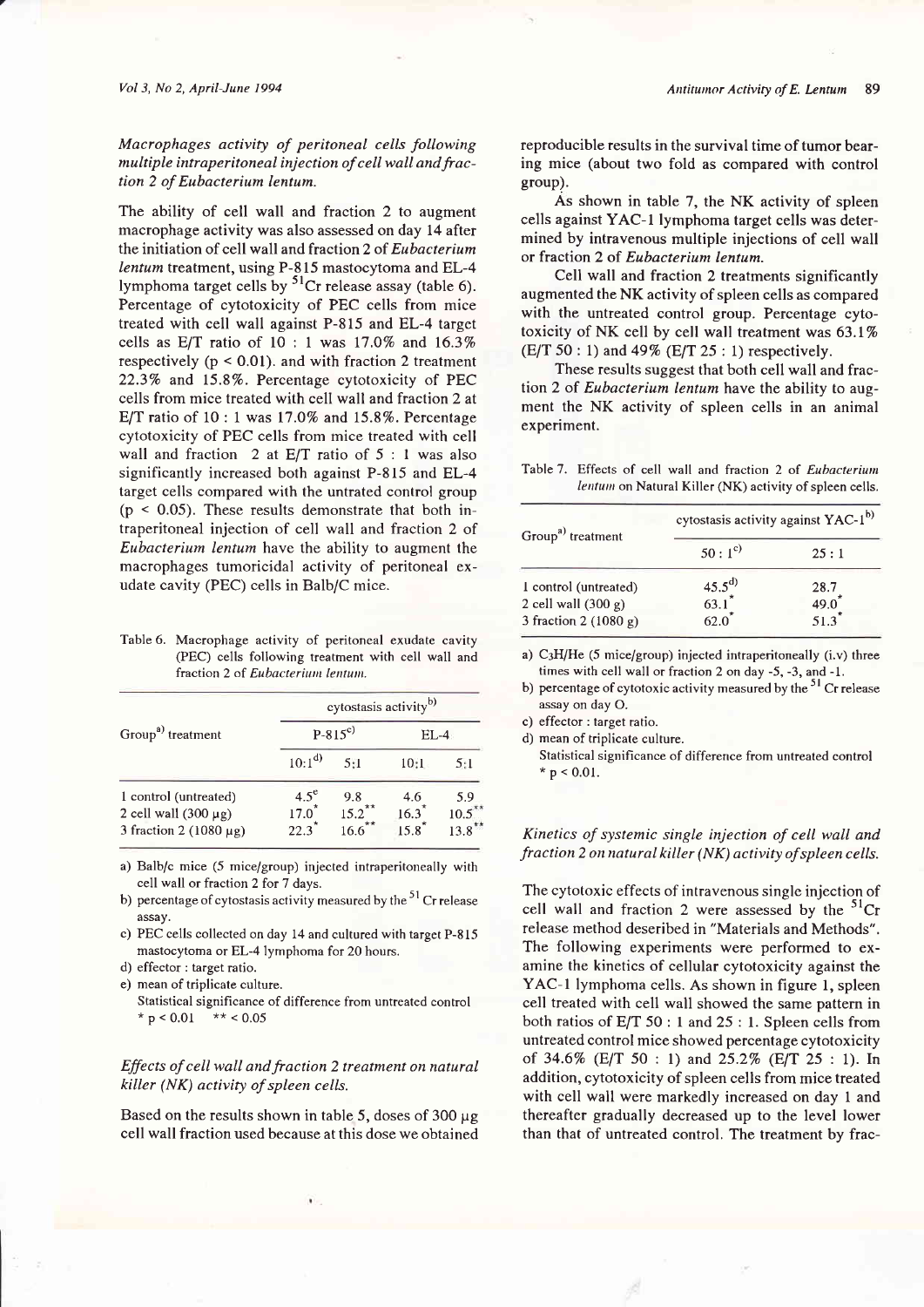$\frac{1}{2}$  (1080 µg), significantly increased the percentage cytotoxicity as compared to the control group on day 1 and 3 (31.9 and 19.8% for E/T 50 : 1 and E/T 25 : 1 respectively).

In contrast to the kinetics of cell wall treatment, the cytotoxic activity of spleen cells by fraction 2 treatment was increased again on day 7 at ratios of both  $50:1$  and  $25:1$  (figure 2).



Figure 1. Kinetics of Natural Killer (NK) acitivity of spleen cells treated with cell wall of Eubacterium lentum a) C<sub>3</sub>H/He mice (5 mice/group) injected intravenously (i.v.) with pure cell wall (300 µg/mice) on day 0. b) cytotoxicity of spleen cells against YAC-1 lymphoma cells determined in a 4-hr <sup>51</sup>Cr release assay. c) cytotoxic activity indicated as the mean of triplicate culture.



Figure 2. Kinetics of Natural Killer (NK) activity of spleen cells treated with fraction 2 of Eubacterium lentum a) C<sub>3</sub>H/He mice (5 mice/group) injected intravenously (i.v.) with fraction 2 (1080  $\mu$ g/mice) on day 0.<br>b) cytotoxicity of spleen cells against YAC-1 lymphoma cells determined in a 4-hr <sup>51</sup>Cr release assay. c) cytotoxic activity indicated as the mean of triplicate culture.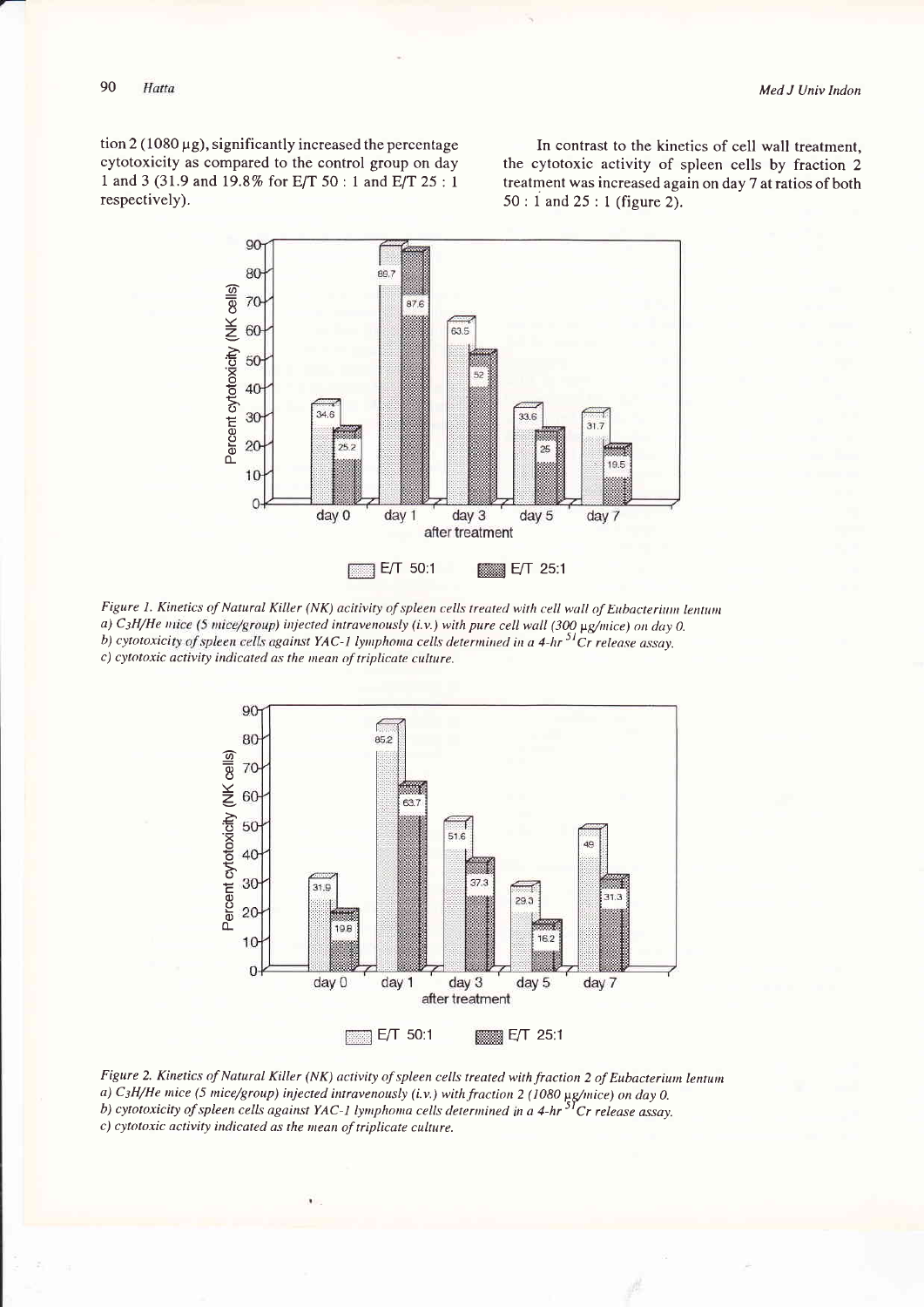#### DISCUSSION

The present study demonstrates that the antitumor effects of Eubacterium lentum fractions in Ehrlich ascites tumor-bearing mice are the consequences of <sup>a</sup> combination of sequential immunologic factors, leading to subsequent inhibition of Ehrlich ascites tumor cell growth and the long-term survival time of the animals. Halpern, et al.<sup>18</sup> reported that  $Corynebac$ terium parvum has a potent inhibition of Ehrlich ascites tumor growth by intraperitoneal injection, but intravenous treatment has not influenced significantly the mortality rate of mice and also that it is useful as an immunotherapeutic agent for patients with ascitic ovarian tumors.<sup>19</sup> Bast, et al<sup>20</sup> also reported that treatment with Corynebacterium parvum has inhibited the growth of human ovarian carcinoma and that it may prove useful for modulating the activity of human effector for antibody-dependent cell mediated cytotoxicity. In this study, we injected Eubacterium lentum or Eubacterium lentum fractions intraperitoneally (i.p) into ICR mice inoculated with Ehrlich ascites tumor i.p. The i.p. injection of Ehrlich ascites tumor cells resulted in subsequent growth of the tumor cells and the mice died from the tumor with increased peritoneal effusion (table 1). This finding suggests that this experimental model is suitable for studying exudation into the peritoneal cavity. Intraperitoneal injection of Eubacterium lentum, fraction 2 and cell wall following the inoculation of Ehrlich ascites tumor cells into ICR mice has significantly prolonged the survival time of mice and intratumoral treatment with fraction 2 or cell wall of Eubacterium lentum following subcutaneous (s,c.) inoculation of the solid form of Ehrlich ascites tumor cells also significantly prolonged the survival time (table 2). Treatment with cell wall was as effective as that with Eubacterium lentum when the agents were injected i.t. Furthermore, we examined the effects of intravenous injection of Eubacterium lentum fraction. Both fraction 2 and cell wall significantly inhibited the tumor growth as effective as Eubacterium lentum whole body.

We also observed a dose dependency of effects of cell wall fraction by local or systemic treatment on Erhlich ascites tumor-bearing mice. Our present study indicates that i.t. injection of cell wall with doses higher than 100  $\mu$ g/mouse was effective in inhibiting the tumor growth (table 4) and i.v. injection of cell wall with doses higher than 200 ug/mouse significantly prolonged the survival time of mice (table 5).

It has been reported that the role of macrophages in vitro as effector cells was responsible for killing tumor cells and that this effect was augmented by Corynebacterium parvum treatment.<sup>21</sup> In the experi-

ments reported here, effector cells which appeared in mouse peritoneal exudate cavity after intra peritoneal injection of cell wall or fraction 2 of Eubacterium lentum were examined by the  ${}^{51}Cr$  release assay. We observed that i.p. treatment of cell wall and fraction 2 have the ability to inhibit the growth of Ehrlich asertes tumor in ICR mice. Although the mechanism responsible for the inhibition of tumor growth was not clarified, we considered that the activated peritoneal macrophages induced by i.p. injected cell wall or fraction 2 of Eubacterium lentum released some mediator such as cytotoxic factor (CTF), and that mediators activated the peritoneal macrophages, resulting macrophages of Kupffer cells were activated by treatment with Lactobacillus casei and Corynebacterium par $vum.<sup>22</sup>$  We determined the cytolytic activity of peritoneal macrophages from mice injected with cell wall or fraction 2 of Eubacterium lentum i.p. and found that it was augmented by treatment with cell wall or fraction 2 of Eubacterium lentum (table 6). These results suggest that the ability of peritoneal macrophages to exlude tumor cells was augmented by i.p. administration of cell wall or fraction 2, resulting in inhibited tumor growth in the peritoneal cavity.

It has been reported that NK cells induced by the treatment with bacteria such as Streptococcus pyogenes play an important role in killing tumor cells both in animal experiments and in humans.<sup>23,24</sup> In this present study, we determined NK activity of spleen cells from mice systemically injected with cell wall and fraction 2 of Eubacterium lentum. NK activity of spleen cells were significantly augmented by cell wall and fraction 2 of Eubacterium lentum treatment (table 7). These results suggest that NK activity of spleen cells play a key role in killing tumor cells in vitro. We also observed that the kinetics of cytotoxic activity of spleen cells from mice treated with cell wall are different from mice treated with fraction 2.The cytotoxic activity of spleen cells from mice treated with cell wall was decreased on day 5 to day 7 following treatment (figure l), but when treated with fraction 2 the cytotoxic activity increased again on day 7 after treatment (figure 2). In conclusion, NK activity of spleen cells induced by i.v. administration of cell wall or fraction 2 of Eubacterium lentum should also be expected to play an important role in destroying tumor cells.

#### Acknowledgements

I am extremely grateful to Dr.K. Kawai for his advice and manuscript review and to Dr.T.Hayashi for financial support through a grant from JIMA.